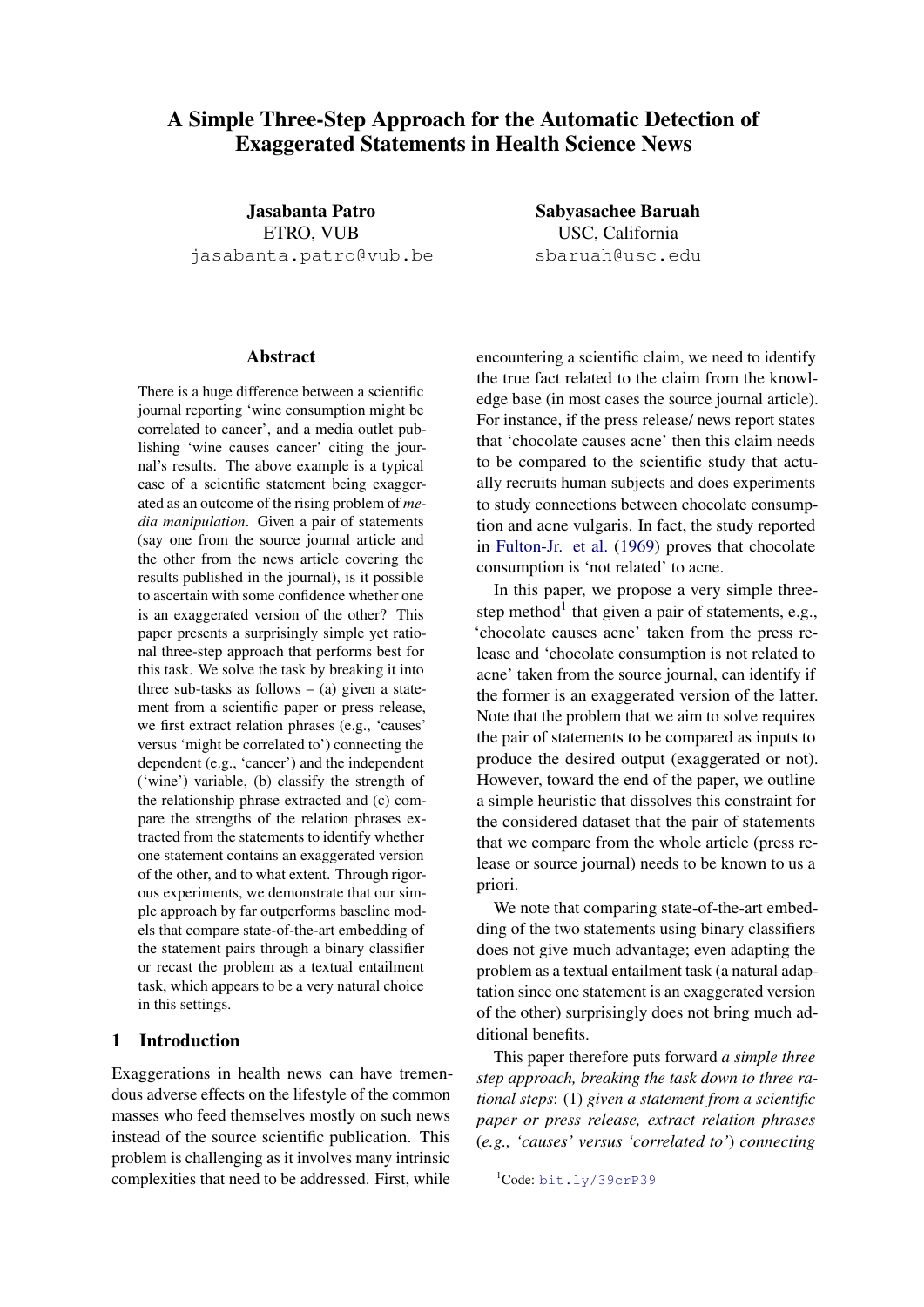*the dependent* (*e.g., 'acne'*) *and the independent* (*e.g., 'chocolate'*) *variable,* (2) *classify the strength of the relation phrase and* (3) *compare the strengths of the relation phrases extracted from the statements to identify whether one sentence contains an exaggerated version of the other, and to what extent.*

Our approach is operationalised on the data released by [Sumner et al.](#page-8-1) [\(2014\)](#page-8-1). The exact statements containing the relation phrases within an article or the source journal are annotated in the dataset allowing us to effectively train our models. The main results of our paper are,

- Extraction of relation phrases: We experiment with number of syntax driven and sequence labeling approaches to extract the relation phrases. A adaptive version of recently proposed and highly successful BERT-NER [\(Devlin et al.,](#page-8-2) [2019\)](#page-8-2) performs best with a F1-score of ∼ 0.85 for this task.
- Strength classification: Next, given a statement with its relation phrase already labeled, we pass it through standard classifiers to learn the *strength* of phrase<sup>[2](#page-1-0)</sup>. We achieve a micro-F1 and macro-F1 of 0.74 and 0.69 respectively for 6-class classification task.
- Exaggeration detection: Now given a pair of statements with their strength levels marked and one taken from the source journal while the other from the news article (or press release) we compute the difference in strengths to output whether the latter is an exaggerated version of the former. We obtain a perfect match of exaggeration levels for 0.62 fraction of cases.
- Additional contribution: We also identify a mechanism to spot the exact location of the main claim statement in the whole document so that the exact pair is not needed as inputs for our pipeline to work. Our mechanism seem to work for the considered dataset.

## 2 Related work

Media manipulation is a set of related techniques in which the manipulator attempts to create an image or argument that favors particular interests [\(Cox](#page-8-3)[all,](#page-8-3) [2013\)](#page-8-3). Media manipulation and fake news got huge attention from the research community in the current decade. Hundreds of studies got published

in this domain which makes it impossible to cite them all. The surveys of different methods and datasets published in these domain can be found in [Parikh and Atrey](#page-8-4) [\(2018\)](#page-8-4); [Zhou and Zafarani](#page-8-5) [\(2018\)](#page-8-5); [Sharma et al.](#page-8-6) [\(2019\)](#page-8-6); [Bondielli and Mar](#page-8-7)[celloni](#page-8-7) [\(2019\)](#page-8-7); [Oshikawa et al.](#page-8-8) [\(2018\)](#page-8-8); [Haciyaku](#page-8-9)[poglu et al.](#page-8-9) [\(2018\)](#page-8-9); [Zhou and Zafarani](#page-8-10) [\(2020\)](#page-8-10); [Van Eemeren et al.](#page-8-11) [\(2009\)](#page-8-11). Previous study [\(Sum](#page-8-1)[ner et al.,](#page-8-1) [2014\)](#page-8-1) suggests that press releases are a major source of exaggeration. Identification of relationship between entities and associated strength in scientific articles and comparing them with that of news reports and press releases is the key to exaggeration detection. In literature, there are many techniques present separately to identify entities along with their relationships [\(Blake,](#page-8-12) [2010\)](#page-8-12) and strength associated in a relationship [\(Light et al.,](#page-8-13) [2004;](#page-8-13) [Vlachos and Craven,](#page-8-14) [2010\)](#page-8-14). The authors in [Lim et al.](#page-8-15) [\(2016\)](#page-8-15) propose a framework to identify claims from tweet corpus related to major events. In [\(Giasemidis et al.,](#page-8-16) [2016\)](#page-8-16) the authors build autonomous message classifier that filters relevant and trustworthy information from Twitter. In [\(Khoo et al.,](#page-8-17) [2000\)](#page-8-17) the authors develop a knowledge extraction and knowledge discovery system that extracts causal knowledge from textual databases.

Present study: None of the studies mentioned above tackle the exaggeration detection problem. In a recent study [Li et al.](#page-8-18) [\(2017\)](#page-8-18) analyze the same dataset as we use in this paper and attempt to identify exaggeration. They also assume that the pair of statements are available as inputs for the detection task. However, the biggest drawback of this work is that the authors additionally assume that the relationship phrase in the input statement is also known which makes the task significantly simpler. In fact, the authors also do not use these relationship phrases as important signals but treat each statement as a whole as bag-of-words. We, on the other hand, identify the relation phrases automatically in the first place and use it as an important signal for the next two sub-tasks (strength classification and exaggeration detection) which is the most important contribution of our work. We also compare this work with our method and show that we considerably outperform them.

<span id="page-1-0"></span><sup>&</sup>lt;sup>2</sup>The strength levels are defined as in [\(Sumner et al.,](#page-8-1) [2014\)](#page-8-1) and certain coarse-grained revisions of the same.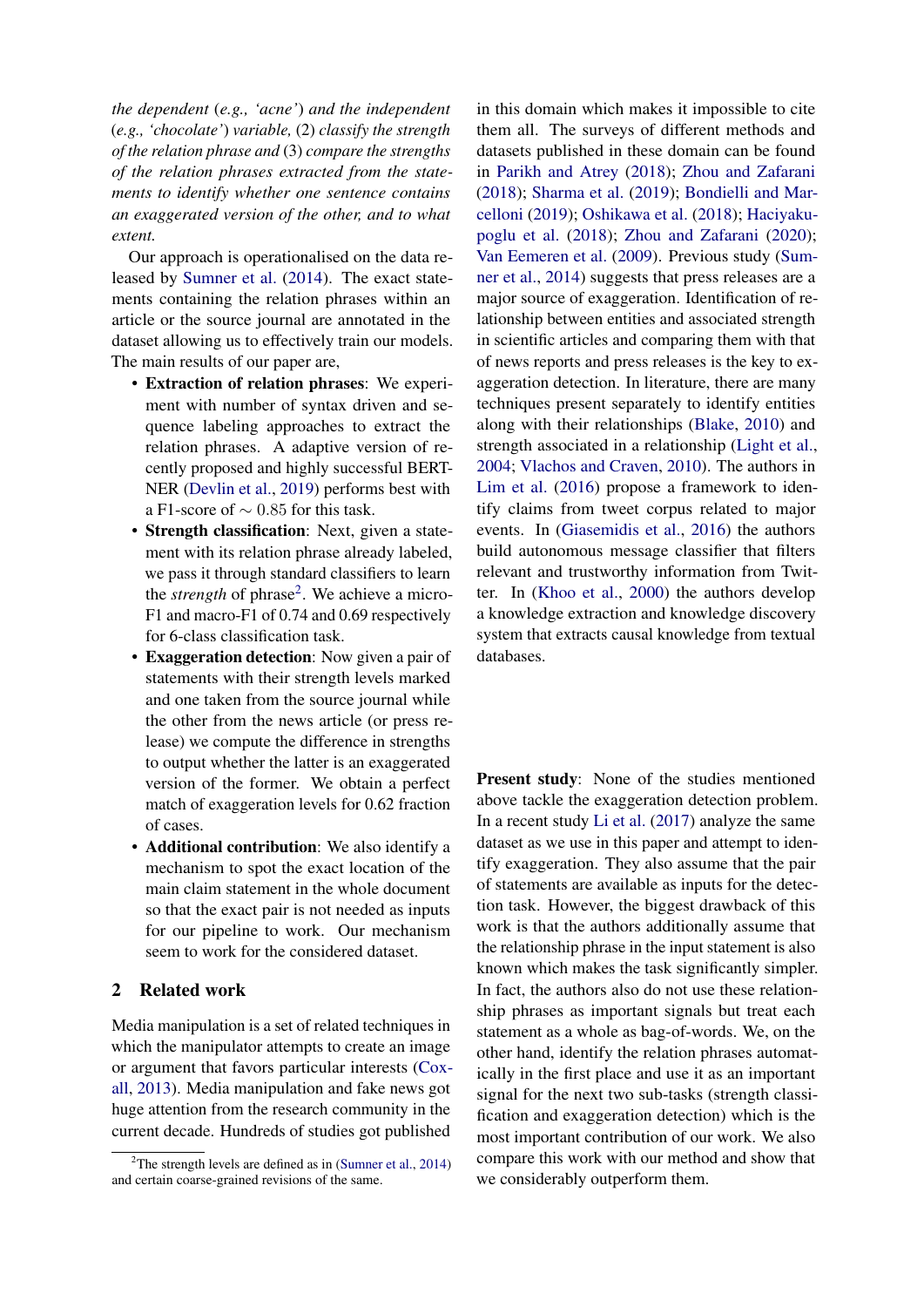#### 3 Dataset and Preprocessing

#### 3.1 Dataset

We use the publicly available dataset<sup>[3](#page-2-0)</sup> released by [Sumner et al.](#page-8-1) [\(2014\)](#page-8-1) for our experiments. This dataset contains detailed annotations of 462 journals, corresponding 462 press releases and 668 news articles, issued in 2011 by the Russel Group of Universities (20 leading UK Research Universities) in health related topics. Every individual press release is a follow-up of a journal paper; we assume this journal paper to be the reference for our analysis as it is followed by [Sumner et al.](#page-8-1) [\(2014\)](#page-8-1). Every press release in turn, is discussed by some news reports. In the dataset, 230 out of 462 journals and press releases have at least one news article coverage.

For each of the three sources, the dataset has detailed annotations of different types. First for each journal/ news article/ press release, the statement containing the main claim is manually identified by the annotators within the running text. Now in this statement, the stretch of relationship phrase is marked in bold. Third, the strength of this relationship phrase is graduated on a Likert-like scale from '0' to '6'. (see section A in supplementary material).

Note that, as per the annotation guidelines, one article can have only one statement with the main claim. The relationship phrase connects the independent variable (*IV*) with the dependent variable (*DV*) in the statement with the main claim. Note that sometimes either the *IV* or the *DV* or both might not be part of the statement with the main claim (i.e., may be present in other parts of the text in the article and connected to statement with the main claim only implicitly). However, since for our work we need the statement with the main claim and the relationship phrases only the above limitation does not pose a hindrance.

While [Sumner et al.](#page-8-1) [\(2014\)](#page-8-1) provides the dataset already marked by one of the seven quantization levels for each journal, press release and news report, thus allowing for analysis of the exaggerated content, it is difficult to ascertain the robustness of the results obtained. This is primarily because some of the quantization levels seem to be too close (see the 'Description' of strength categories in supplementary material.) and the data set is unbalanced (see Table [1\)](#page-2-1). In order to test the robustness

<span id="page-2-1"></span>

| Strength | #Statements | Fraction |
|----------|-------------|----------|
|          | 69          | 0.04     |
| 2        | 321         | 0.2      |
| 3        | 132         | 0.08     |
|          | 159         | 0.1      |
| 5        | 108         | 0.07     |
|          | 812         | 0.51     |

Table 1: Distribution of statements across the different strength categories.

of the results that we present in the subsequent sections, we also club the above quantizations into more coarse-grained labels. Essentially, we consider a 4-class and a 2-class quantization in addition to the 6-class (omitting class '0'). For the 4-class we map the above seven quantizations as follows:  $1 \rightarrow 1$ ,  $(2, 3) \rightarrow 2$ ,  $(4, 5) \rightarrow 3$  and  $6 \rightarrow 4$ . For the two class we map as follows:  $(1, 2, 3, 4, 5) \rightarrow 1$ and  $6 \rightarrow 2$ .

## 3.2 Data preprocessing

We discard statements with the main claim in which the relationship phrases are not marked by the annotators; these include the statements from category '0'[4](#page-2-2) and a very few statements from the other categories. At the end of this process, we have a set of 1601 statements with annotated relation phrases. The distribution of statements across the different strength categories is shown in Table [1.](#page-2-1) The table shows that the categories '6' and '2' are the dominant ones. We divide the 1601 statements (together from journals, press releases and news reports) into training, development and test sets. We keep 1000 statements in the training set, 300 statements in the development set and 301 statements in the test set. Note that from the 301 statements in the test set, we can construct a total of 316 distinct statement pairs each formed from the comparison of a source journal and a corresponding news paper article/press release. While for the first two sub-tasks (i.e., relation phrase labeling and strength classification) we need the individual statements as input, in the last sub-task (i.e., exaggeration identification) we need pairs of statements for final comparison and prediction.

#### 4 Methodology

As discussed earlier, our approach has three steps. They are (i) relation phrase labeling, (ii) strength

<span id="page-2-0"></span><sup>3</sup>Dataset: <https://bit.ly/2qc86tk>

<span id="page-2-2"></span> $4$ Note that category  $0$ ' refers to cases where there is no relation between the IV and DV and is therefore not useful for further processing.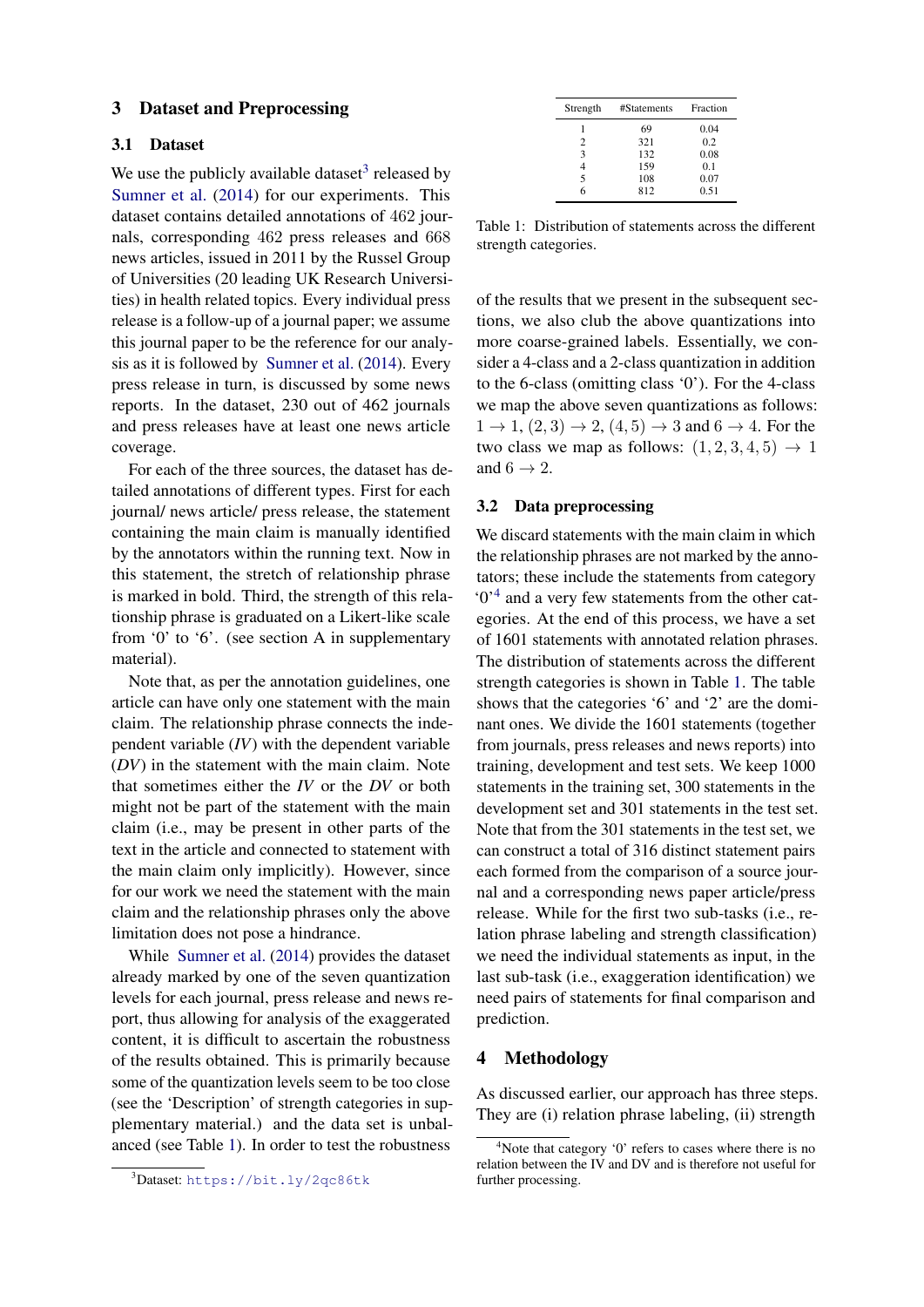classification, and (iii) exaggeration identification. All of the three modules are connected in a sequence as shown in Figure [1.](#page-3-0) The relation phrase labeling module takes a selected statement and labels the relation phrase present in it. Next, the strength classification module takes a relation phrase as input and predicts its strength level. Finally, in the exaggeration identification module, the strengths of source statement and target statement are compared, and it calculates the exaggeration or underplay level of the target statement with respect to the source statement. The individual modules are described in details in the subsequent subsections.

<span id="page-3-0"></span>

Figure 1: Flow diagram of the methodology. S: source statement, T: target statement.

#### 4.1 Relation phrase labeling

As previously stated, the primary objective of this module is to identify the relation phrase describing the relation between the independent and the dependent variables. This problem is more difficult than the traditional entity-relation extraction problem as multiple entity pairs connected by relation phrases can be present in a statement. Therefore, finding relation phrase that denotes the main claim is a challenging task. We broadly employ two different types of approaches for relation labeling  $-$  (i) syntax driven approaches, and (ii) sequence labeling approaches. We describe each of them in next subsections.

#### 4.1.1 Syntax driven approaches

The key idea: In syntax driven approaches, we rely on the fact that the position of the relation phrases

in a statement is syntax driven. In particular, we mine the structural patterns in the dependency tree of the statements. In addition, we use heuristics over the state-of-the-art entity relation extraction tool [\(Angeli et al.,](#page-8-19) [2015\)](#page-8-19) to get relation phrases in the causal statements.

Dependency tree heuristics (DTH): The intuition behind this method is that relation phrases have characteristic syntactic (part-of-speech, lemmas, dependency edges etc.) and semantic features. We intend to leverage these in the dependency tree representation of statements, by collapsing unimportant relations and selecting the rightful node through various heuristics. The phrase corresponding to the selected node is identified as the relation phrase. The details of the steps we follow for the construction of the collapsed dependency tree and the extraction of the relation phrase from the causal statement are presented in supplementary material. OpenIE heuristics: We use Stanford open information extraction (OpenIE) tool for the identification of entity-relation triplets. Let  $t_1, t_2, \ldots, t_n$  be the  $n$  triplets obtained for a statement  $s$ , where each  $t_i$  consists of two entities at its end connected by a relation phrase. We choose  $t_i$  having the largest and smallest phrase and consider these as the representative relation phrase for the statement s. The rationale behind choosing the largest phrase is to increase the probability of including the original relation phrase. The smallest phrase is chosen to show that smaller sized phrases always perform worse than the largest phrase.

#### 4.1.2 Sequence labeling approaches

The key idea: The central idea these approaches put forward is use the training data to create a model to label the relation phrase in the input statement. The relation phrases are marked as per traditional  $BIO<sup>5</sup>$  $BIO<sup>5</sup>$  $BIO<sup>5</sup>$  encoding format. In addition, the BERT scheme that we shall use has three other labels – X for added morphological inflation, CLS for sentence beginning and SEP for sentence separations. Based on this annotated training data the sequence labeler is tasked to learn the beginning, the stretch and the end of the relationship phrase. Once this is marked for each statement the labeled phrases are passed on to the next phase of the pipeline for strength classification.

LSTM-CRF:We use the LSTM-CRF architecture

<span id="page-3-1"></span><sup>5</sup>[https://en.wikipedia.org/wiki/Inside%](https://en.wikipedia.org/wiki/Inside%E2%80%93outside%E2%80%93beginning_(tagging)) [E2%80%93outside%E2%80%93beginning\\_](https://en.wikipedia.org/wiki/Inside%E2%80%93outside%E2%80%93beginning_(tagging)) [\(tagging\)](https://en.wikipedia.org/wiki/Inside%E2%80%93outside%E2%80%93beginning_(tagging))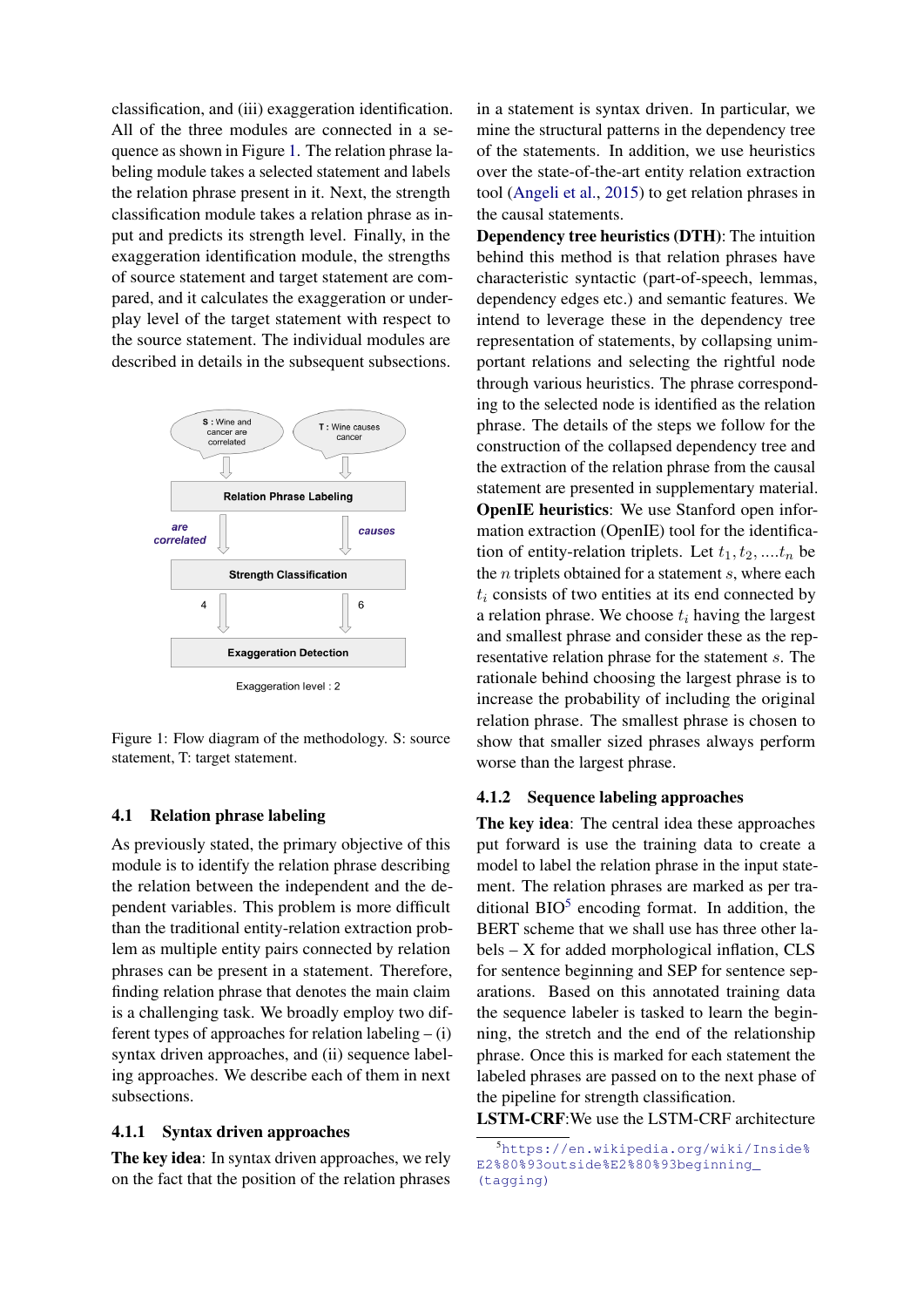<span id="page-4-0"></span>

| Features        | Dimension |
|-----------------|-----------|
| POS tag         | 40        |
| POS bigram      | 40        |
| Wordnet cluster | 40        |

Table 2: Additional features at CRF layer.

similar to [Lample et al.](#page-8-20) [\(2016\)](#page-8-20) in addition to a set of novel features as described in Table [2](#page-4-0) in the  $CRF$  layer $^6$  $^6$  along with the hidden state vector of the BiLSTM layer. The combination is done by concatenating the feature vectors with the hidden state vector. The input layers to the model are vector representations of the individual words or characters.

LSTM-CNN-CRF: We use the architecture proposed by [Ma and Hovy](#page-8-21) [\(2016\)](#page-8-21) and adapt for our purpose<sup>[7](#page-4-2)</sup>.

LM-LSTM-CRF: Here we use the task-aware neural sequence labeling model proposed by [\(Liu et al.,](#page-8-22) [2017\)](#page-8-22) and adapt it for our purpose.

**BERT-SL:** We use the variant BERT [\(Devlin et al.,](#page-8-23) [2018\)](#page-8-23) technology originally proposed for solving the NER task<sup>[8](#page-4-3)</sup>, which is essentially modeled as a sequence labeling problem. We suitably adapt the BERT-NER framework to extract the relation phrases. BERT's model architecture is a multilayer bidirectional transformer encoder based on the original implementation described in [\(Vaswani et al.,](#page-8-24)  $2017$ <sup>[9](#page-4-4)</sup>. In particular, we use the BERT base architecture that has 12 transformer layers, hidden vector size of 768 and 12 self-attention heads one corresponding to each transformer module. For fine-tuning, the final hidden representation of each token is fed to a classification layer over the NER label set. For our purpose we train the BERT-NER model using our training data and the label set corresponds to the relationship phrase beginning and end markers instead of the NER labels.

#### 4.1.3 Evaluation

We use the standard token level F1-score and accuracy to compare the different labeling approaches.

## 4.2 Strength classification

The primary objective of this module is to predict the strength level of the relationship phrase in the input statement, e.g., in the statement 'wine causes cancer' the strength of statement is 6. We feed the standard multi-class classifiers with the annotated relation phrases for each statement in the training set while the training label is the strength of the statement. Since BERT-SL performs best among all relation phrase labeling approaches, we present all our subsequent results for this case only. We obtain the best parameters for each of the classifiers using the validation set. Finally, we report our results on the test set for 6-class, 4-class as well as 2-class scenarios. Unlike prior work [\(Li et al.,](#page-8-18) [2017\)](#page-8-18) that uses bag of words feature drawn from the whole statement, our model uses the features drawn from the annotated relation phrase, i.e., a part of the statement only. Note that, the results mentioned in the prior work is not directly comparable as the authors assume in their model that the relation phrases are already known, but we extract these phrases in the first place. However, we re-implemented their model [\(Li et al.,](#page-8-18) [2017\)](#page-8-18) and report the results that we got for our train-test division of the dataset.

Evaluation: We compare the strength classification methods using the micro-F1, which in this case, is equal to the accuracy. This is, as usual, calculated as the fraction of statements that have a correctly classified strength level out of the total number of statements. We also report the macro-F1 obtained for each model for the better understanding of the performance of the models primarily since the classes are unbalanced. This is calculated as the average of F1 scores obtained for each class as predicted by each model for the test set.

#### 4.3 Exaggeration identification

In this module we calculate the strength level difference between a source statement and a target statement. The source statement is the one with the main claim from the journal article, while the target statement is the one with the main claim from corresponding news reports or press release covering the source. We calculate exaggeration (or underplay) levels for each classifier result over each type of strength classification.

Baseline: We present two types of baseline here. In the first, we pass the BERT embedding of the two statements (using respective 'CLS' markers)

<span id="page-4-1"></span><sup>&</sup>lt;sup>6</sup>In our experiments we have seen that increasing dimension size further improves the results further. POS tags are obtained using NLTK.

<span id="page-4-2"></span> $7$ All other parameters remaining same, we use LSTM state size of 100, dropout rate of 0.5 and input batch size of 5.

<span id="page-4-3"></span><sup>8</sup>BERT NER: [https://github.com/](https://github.com/kyzhouhzau/BERT-NER) [kyzhouhzau/BERT-NER](https://github.com/kyzhouhzau/BERT-NER)

<span id="page-4-4"></span><sup>9</sup>[http://nlp.seas.harvard.edu/2018/04/](http://nlp.seas.harvard.edu/2018/04/03/attention.htm) [03/attention.htm](http://nlp.seas.harvard.edu/2018/04/03/attention.htm)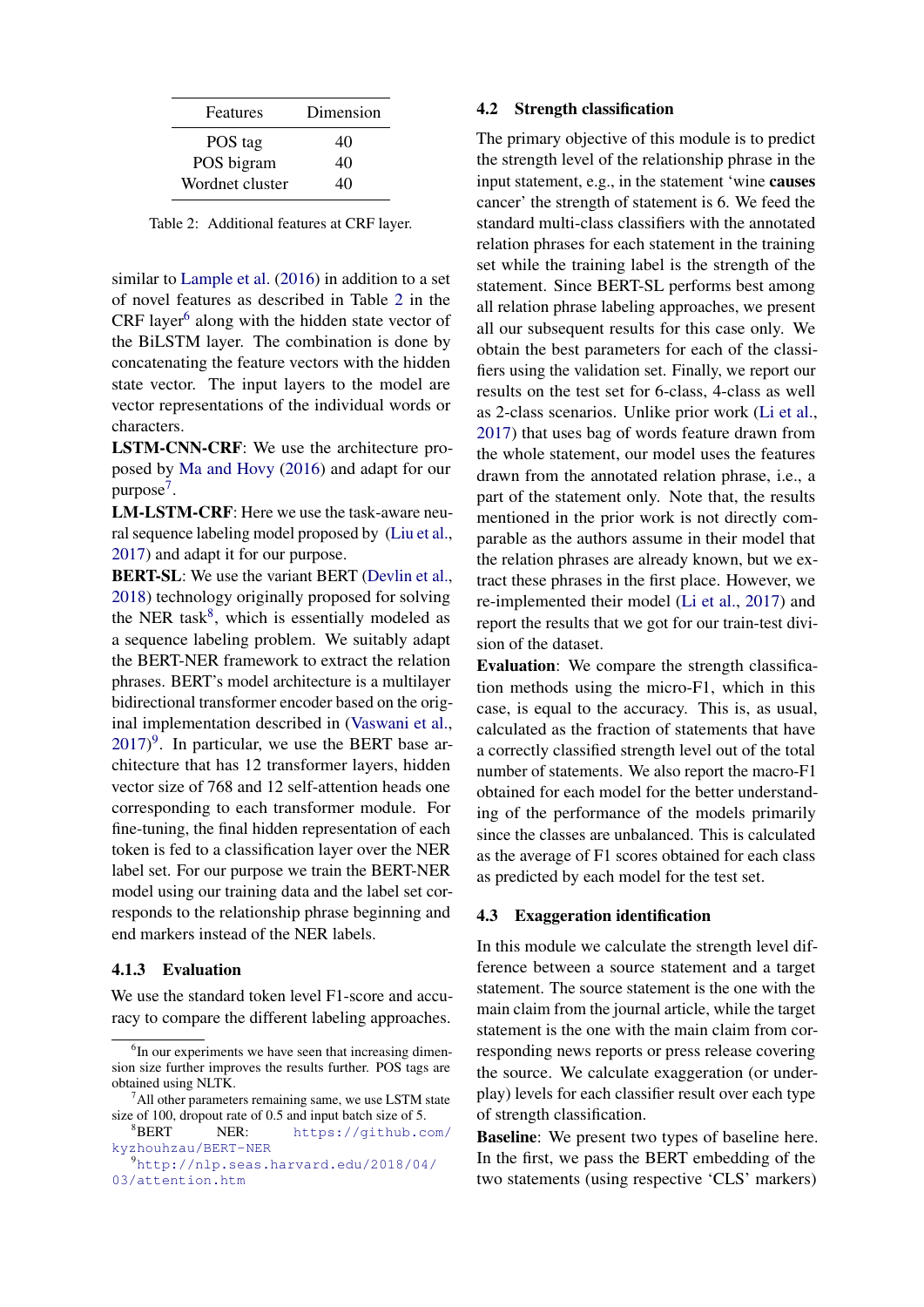to the standard classifiers and attempt to estimate if there is a component of exaggeration. In the second, we model the problem as a textual entailment task which is a natural choice. Given a pair of statements the goal is to predict whether the second statement is an exaggerated version of first. For this purpose, we have used the BERT text classifier module. The final hidden vector of BERT model is passed through a softmax layer for the classification.

Evaluation: We employ *fraction of perfect match*  $(PM)$ , which in our case, is also equal to the accuracy, as the measure to compare the different exaggeration detection methods. This is calculated as the fraction of source-target statement pairs for which we get correct exaggeration or underplay level as we have in the ground-truth. We also report the mean square error (MSE) for each model which is calculated as the average of the squares of the differences between actual and predicted strength difference for every pair of statements in each model.

## 5 Results

In this section, we present the results from the three phases – relation phrase labeling, strength classification and exaggeration identification one after the other. Finally we outline a scheme to spot the exact location of main claims in the news articles and press releases that particularly works for this dataset. This enabled us to fully automate the process based on this scheme and measure its performance.

#### 5.1 Relation phrase labeling

We note down the main results in Table [3.](#page-5-0) The table shows that BERT-SL outperforms all other approaches by a large margin. The F1-score and the accuracy for this method is 0.85 and 0.95, respectively. Among the others LSTM-CRF augmented with PoS tags and PoS bigrams is the most competitive with a F1-score of 0.73 and accuracy of 0.89.

Success of BERT-SL: Table [4](#page-5-1) shows the number of perfect matches between the ground-truth relationship phrase and the relationship phrase extracted using BERT-SL and LSTM-CRF. For all n-gram relationship phrases BERT-SL achieves a much higher number of perfect matches with the ground-truth. The difference in the number of matches obtained from the two methods is particu-

<span id="page-5-0"></span>

| Model                                      | F <sub>1</sub> -score | Accuracy |
|--------------------------------------------|-----------------------|----------|
| <b>DTH</b>                                 | 0.58                  | 0.82     |
| OpenIE (large)                             | 0.48                  | 0.76     |
| OpenIE (small)                             | 0.37                  | 0.70     |
| LSTM-CRF (RI (Li et al., 2017))            | 0.67                  | 0.88     |
| $LSTM-CRF (RI) + PoS$                      | 0.67                  | 0.87     |
| $LSTM-CRF(GloVe) + PoS$                    | 0.72                  | 0.88     |
| LSTM-CRF (GloVe) + PoS+ PoS BI             | 0.73                  | 0.89     |
| LSTM-CRF $(GloVe)$ + PoS tag + PoS BI + WC | 0.73                  | 0.88     |
| LSTM-CNN-CRF (GloVe)                       | 0.56                  | 0.83     |
| LM-LSTM-CRF (GloVe)                        | 0.52                  | 0.80     |
| BERT-SL                                    | 0.85                  | 0.95     |

Table 3: Comparison of the baselines with our approach. RI: Random Initialization, PoS: Part of speech tags, PoS BI: PoS Bigrams, WC: Wordnet clusters

larly large for unigrams and bigrams which covers the bulk of the statements. This is the reason why BERT-SL is able to outperform the other methods by a large margin.

<span id="page-5-1"></span>

|                |              | #words #BERT-SL #LSTM-CRF |
|----------------|--------------|---------------------------|
|                | 33           | 12                        |
| $\overline{2}$ | 34           | 28                        |
| 3              | 28           | 24                        |
|                | 9            | 8                         |
| 5              | 6            | 2                         |
| 6              | $\mathbf{3}$ |                           |

|                  | Table 4: Number of perfect matches for the compet-   |
|------------------|------------------------------------------------------|
|                  | ing models as per the number of words present in the |
| relation phrase. |                                                      |

#### 5.2 Strength classification

We predict the strength of a statement based on its relation phrase. For this purpose we build classifiers that take bag of words vector of the relationship phrase as identified by BERT-SL and predict its strength. The bag of words vector is created from the BERT embeddings as follows. The BERT embeddings of each word in the relation phrase are concatenated to form a single vector which is fed to the classifier. However the number of words in each relation phrase could be different. We fix this length by imagining all relation phrases to have length equal to the length of the largest relation phrase across the 1601 data points. This makes the concatenated vector size same for all the relation phrases; the missing entries in each vector so created are replaced by zero.

We use various classification models such as multinomial naive-bays (MNB), random-forest (RF), stochastic gradient descent (SGD) and XG-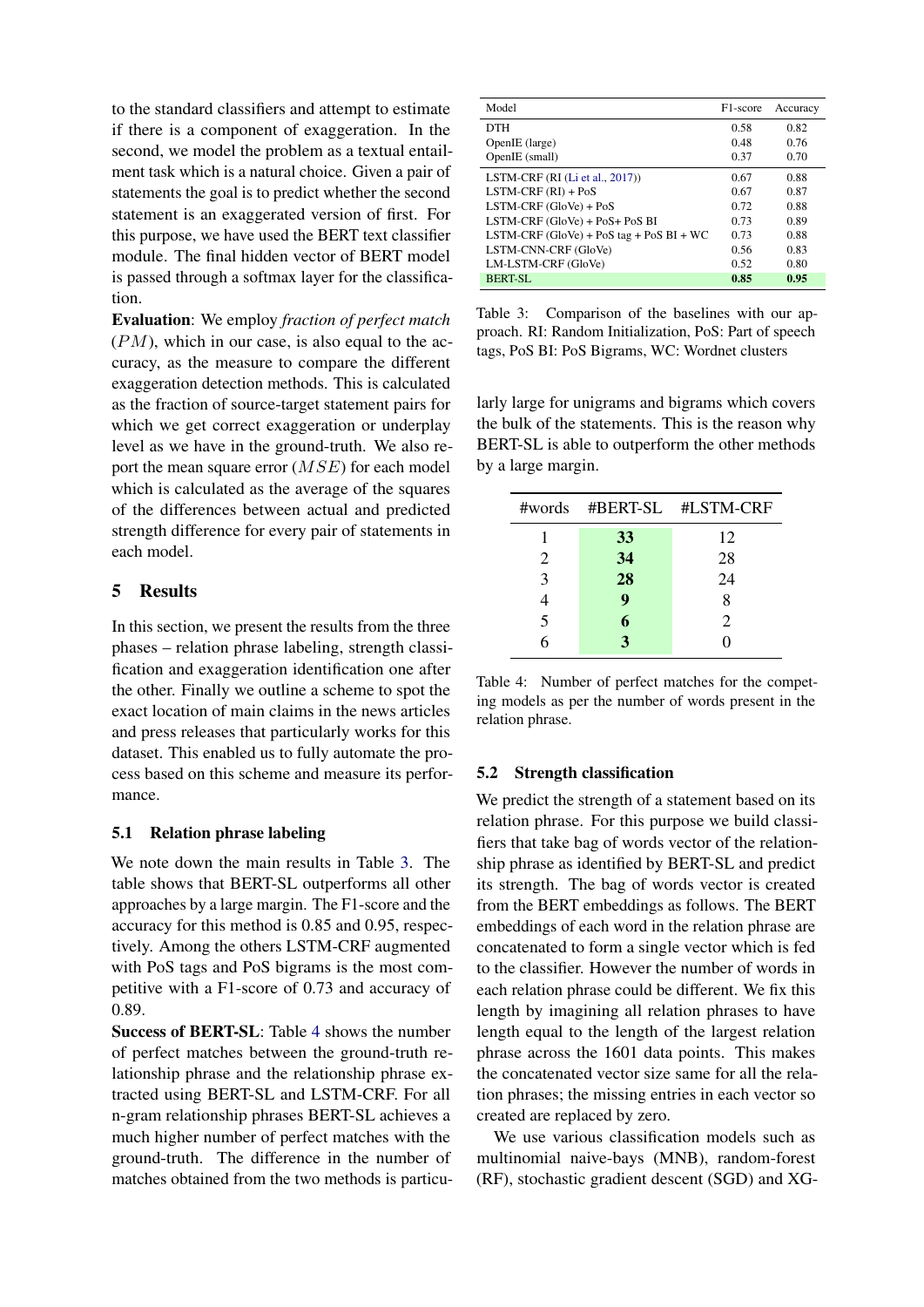<span id="page-6-0"></span>

| Test type                                           | Classifier           | $\mu F1_{6class}$ | $MF1_{6class}$ | $\mu F1_{4class}$ | $MF1_{4class}$ | $\mu F1_{2class}$ | $MF1_{2class}$ |
|-----------------------------------------------------|----------------------|-------------------|----------------|-------------------|----------------|-------------------|----------------|
|                                                     | <b>MNB</b>           | 0.68              | 0.52           | 0.77              | 0.62           | 0.79              | 0.79           |
| True rel. phs.                                      | RF                   | 0.5               | 0.16           | 0.51              | 0.22           | 0.54              | 0.48           |
| (Trn:1300, Tst: 301)                                | SGD                  | 0.76              | 0.70           | 0.79              | 0.76           | 0.82              | 0.82           |
|                                                     | XGB                  | 0.74              | 0.69           | 0.76              | 0.73           | 0.76              | 0.76           |
|                                                     | <b>MNB</b>           | 0.64              | 0.45           | 0.77              | 0.62           | 0.76              | 0.76           |
| BERT-SL rel. phs.                                   | RF                   | 0.51              | 0.16           | 0.51              | 0.22           | 0.55              | 0.50           |
| (Trn: 1300, Tst: 301)                               | SGD                  | 0.74              | 0.69           | 0.79              | 0.76           | 0.79              | 0.79           |
|                                                     | XGB                  | 0.71              | 0.64           | 0.76              | 0.73           | 0.74              | 0.74           |
| Baseline (Li et al., 2017)<br>(Trn: 1300, Tst: 301) | BOW (unigram+bigram) | -                 |                | 0.64              | 0.62           |                   | -              |

Table 5: Strength classification results.  $\mu F1_{xclass}$ : micro-F1 for x (6/4/2) class,  $MF1_{xclass}$ : macro-F1 for x (6/4/2) class.

Boost (XGB) for this purpose. The training of these classifiers is done on actual relation phrase and strength class pairs as annotated in the dataset. Table [5](#page-6-0) shows the micro-F1 and macro-F1 scores of various classifiers across different strength classes (6, 4 and 2). In the table, entries for the true relation phrases represent the obtained micro-F1 and macro-F1 scores corresponding to a test set where the ground-truth annotated relation phrase (instead of what is obtained from BERT-SL) is taken into account. It is interesting to note that for all the three strength classes strengths obtain from BERT labeled relation phrases reaches close to the F1 values as one would have obtained if the true test relationship phrases were supplied to the classifiers at the input. Finally, our model by far outperforms the only known baseline [\(Li et al.,](#page-8-18) [2017\)](#page-8-18) in both micro and macro-F1 scores. To be fair, we show results for the 4-class which is the only case reported in [\(Li et al.,](#page-8-18) [2017\)](#page-8-18).

#### 5.3 Exaggeration level identification

We identify the exaggeration level by taking the strength difference between the source statement from the journal and the target statement from the news article/ press release. The number of such source-target statement pairs in our test data is 316. The strength for each statement is obtained from the classifiers reported in the previous section. We present the results of exaggeration detection in Table [6.](#page-7-0) Our three step approach attains a perfect match score for 0.62, 0.68 and 0.69 fraction of cases in the 6, 4 and 2 classes respectively (best classifier outputs) which is again close to what one could have obtained if the ground-truth relation phrases were known to the strength classifier in the previous stage.

Baseline: For the baseline we take the entire training set and construct as many possible source-target statement pairs where, by definition, the source

statement is from a journal and the target statement is from a corresponding news article/press release. From the 1000 training statements, we could construct a total of 1298 such source-target pairs. If we feed the direct BERT embedding of the source and the target statement to the set of classifiers (RF, SGD and XGB in Table [6\)](#page-7-0) the results are much worse than our approach. Further if we adapt the BERT text classifier (as used in textual entailment detection module) to solve our problem ('Neural' in Table [6\)](#page-7-0), there is no benefit obtained. This proves that our proposed concept, a simple yet more interpretable three step sequential approach performs better than all other approaches where the whole sentence is taken into account for the exaggeration detection.

# 6 Discussion

In this section we present the findings of our error analysis and results correspond to the special sub cases where simple heuristics is taken into account to automate the whole process.

## 6.1 Error Analysis:

The error cases that we believe could be the possible reasons affecting the overall performance of the system are presented below.

- Ambiguous modifiers: Some statements have certain modifiers like 'little', 'any' etc in their predicted relation phrases, which leads to an error in the strength class prediction.
- Incorrect relation phrase: In some cases, the predicted relation phrase is incorrect which leads to propagation of errors in next steps.
- Incorrect relation interpretation: The system is unable to differentiate between cases like "could be entirely independent" and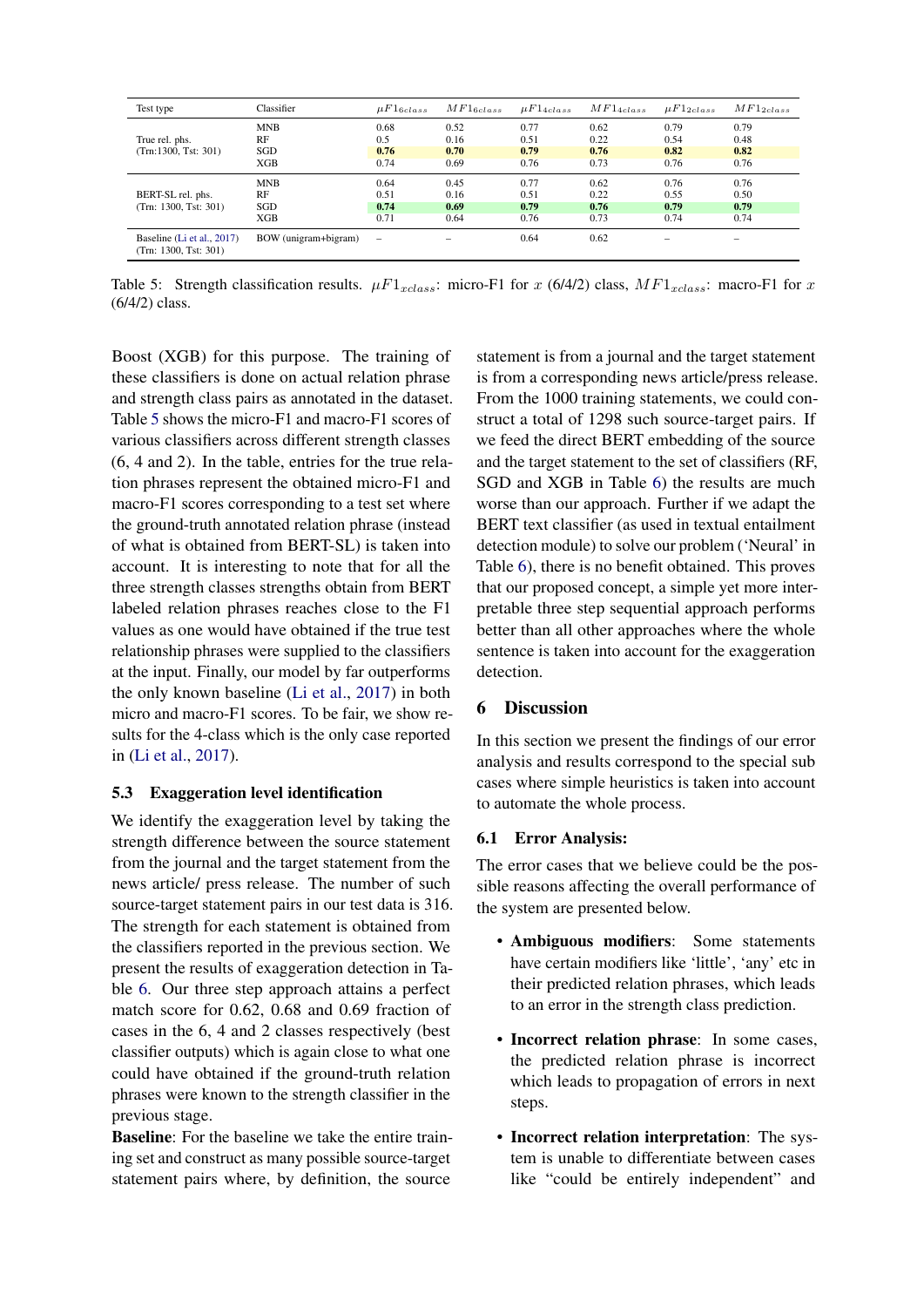<span id="page-7-0"></span>

| Test type                 | Classifier | $PM_{6class}$ | $MSE_{6class}$ | $PM_{4class}$ | $MSE_{4class}$ | $PM_{2class}$ | $MSE_{2class}$ |
|---------------------------|------------|---------------|----------------|---------------|----------------|---------------|----------------|
|                           | <b>MNB</b> | 0.53          | 5.71           | 0.68          | 1.27           | 0.69          | 0.37           |
| True rel. phs.            | RF         | 0.49          | 3.93           | 0.51          | 1.18           | 0.52          | 0.53           |
| (Tst: 301, Pairs: 316)    | SGD        | 0.62          | 5.01           | 0.67          | 1.30           | 0.68          | 0.35           |
|                           | XGB        | 0.63          | 4.65           | 0.63          | 1.41           | 0.65          | 0.35           |
|                           | <b>MNB</b> | 0.52          | 4.99           | 0.68          | 1.27           | 0.67          | 0.40           |
| BERT-SL rel. phs.         | RF         | 0.49          | 3.88           | 0.51          | 1.18           | 0.53          | 0.58           |
| (Tst: 301, Pairs: 316)    | SGD        | 0.62          | 4.74           | 0.67          | 1.30           | 0.69          | 0.37           |
|                           | XGB        | 0.6           | 4.73           | 0.63          | 1.41           | 0.64          | 0.39           |
|                           | RF         | 0.48          | 4.24           | 0.49          | 1.37           | 0.61          | 0.47           |
|                           | SGD        | 0.43          | 5.13           | 0.33          | 1.39           | 0.49          | 0.54           |
| <b>Baseline</b>           | XGB        | 0.47          | 4.51           | 0.51          | 1.28           | 0.59          | 0.46           |
| (Train: 1298, Pairs: 316) | Neural     | 0.44          |                | 0.50          | -              | 0.56          |                |

Table 6: Exaggeration level identification results.  $PM_{xclass}$ : Perfect match for  $x$  (6/4/2) class,  $MSE_{xclass}$ : Mean squared error for  $x$  (6/4/2) class.

"could be entirely dependent", which leads to the prediction of wrong strength classes.

We present examples of above cases in the supplementary material.

## 6.2 Spotting the causal statement:

We manually inspect the position of main claims in the documents. We find that in 95% of cases the main claim is present either in the title or in any one of the first three sentences of the document. We repeat the relationship phrase identification experiment using the best model (i.e., BERT-SL) for a test set that is built using all the four sentences (i.e., the title, the first, the second and the third sentences) taken from each press release and news article present in our dataset. Now we select that sentence for which we get the maximum number of words tagged as a relation phrase. Using this heuristic selection criteria we obtain F1-score of 0.8 and an accuracy of 0.9 which is close to what we report in Table [3.](#page-5-0) More detail of this experiment are presented in supplementary material.

#### 6.3 Inclusion of IV and DV

Our model can also be used to extract the IV and the DV as well. We also check if this brings additional benefits to the pipeline. The details of this experiment is given in the supplementary material. The F1-score (precision, recall) we obtained for the relation phrase labeling task in this case is 0.72 (0.75, 0.7). This experiment also gives token level accuracy of 0.87. As we observe, the inclusion of the IV and DV information does not improve the labeling performance and therefore we did not use it for the next stages of the pipeline. The use of these additional information actually seems to confuse the labeler more than benefiting it. However, the automatic extraction of the IV and DV can be useful for developing other applications in future.

### 7 Conclusion

In this work, we proposed a simple yet explainable three step approach that automatically identifies whether a given statement typically from a press release or a news article is exaggerated in comparison to the source statement present in the journal. Our first step adapts the recently proposed BERT technology and models the relationship extraction problem as a sequence labeling task. This beats other sequence labeling and syntax driven approaches by a large margin. The relationship phrase extracted is encoded as a bag of words and fed to standard classifiers to obtain the strength of the phrase. Ground-truth labels of relationship phrases and those obtained from our model achieve similar performance. Finally, once the strength of the relationship phrase is available, a pair of statements can be easily compared. This method of exaggeration identification beats standard baselines that directly feed the two individual BERT embedding of the statement pair into binary classifiers or use the BERT textual entailment framework. In future, one can check if this kind of approaches work for other tasks where whole task can be divided into explainable subtasks.

#### Acknowledgments

This work is carried out by the authors during their study period at IIT Kharagpur. We thank Dr. Animesh Mukherjee and Dr. Pawan Goyal for their valuable inputs during the development of the work.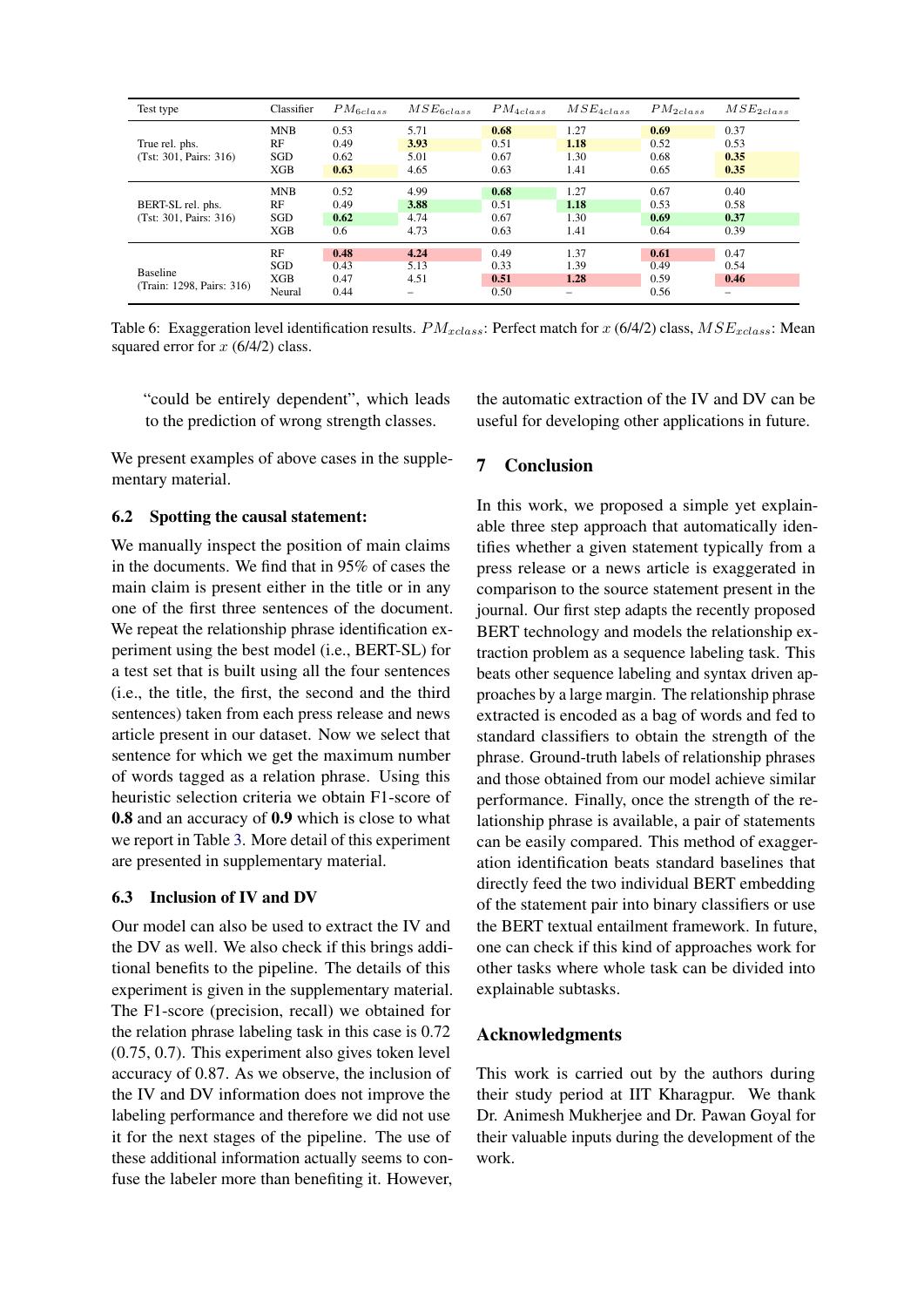#### References

- <span id="page-8-19"></span>Gabor Angeli, Melvin Jose Johnson Premkumar, and Christopher D Manning. 2015. Leveraging linguistic structure for open domain information extraction. In *Proceedings of the 53rd Annual Meeting of the Association for Computational Linguistics and the 7th International Joint Conference on Natural Language Processing (Volume 1: Long Papers)*, volume 1, pages 344–354.
- <span id="page-8-12"></span>Catherine Blake. 2010. Beyond genes, proteins, and abstracts: Identifying scientific claims from full-text biomedical articles. *Journal of biomedical informatics*, 43 2:173–89.
- <span id="page-8-7"></span>Alessandro Bondielli and Francesco Marcelloni. 2019. A survey on fake news and rumour detection techniques. *Information Sciences*, 497:38–55.
- <span id="page-8-3"></span>Malcolm Coxall. 2013. *Human Manipulation-A Handbook*. Malcolm Coxall-Cornelio Books.
- <span id="page-8-23"></span>Jacob Devlin, Ming-Wei Chang, Kenton Lee, and Kristina Toutanova. 2018. Bert: Pre-training of deep bidirectional transformers for language understanding. *arXiv preprint arXiv:1810.04805*.
- <span id="page-8-2"></span>Jacob Devlin, Ming-Wei Chang, Kenton Lee, and Kristina Toutanova. 2019. Bert: Pre-training of deep bidirectional transformers for language understanding. In *Proceedings of the seventh conference on Natural language learning at HLT-NAACL*. Association for Computational Linguistics.
- <span id="page-8-0"></span>James E. Fulton-Jr., Gerd Plewig, and Albert M. Kligman. 1969. Effect of chocolate on acne vulgaris. *JAMA*, 210(11):2071–2074.
- <span id="page-8-16"></span>Georgios Giasemidis, Colin Singleton, Ioannis Agrafiotis, Jason R. C. Nurse, Alan Pilgrim, Chris Willis, and Danica Vukadinovic Greetham. 2016. Determining the veracity of rumours on twitter. In *SocInfo*.
- <span id="page-8-9"></span>Gulizar Haciyakupoglu, Jennifer Yang Hui, VS Suguna, Dymples Leong, and Muhammad Faizal Bin Abdul Rahman. 2018. Countering fake news: A survey of recent global initiatives.
- <span id="page-8-17"></span>Christopher S. G. Khoo, Syin Chan, and Yun Niu. 2000. Extracting causal knowledge from a medical database using graphical patterns. In *ACL*.
- <span id="page-8-20"></span>Guillaume Lample, Miguel Ballesteros, Sandeep Subramanian, Kazuya Kawakami, and Chris Dyer. 2016. Neural architectures for named entity recognition. *arXiv preprint arXiv:1603.01360*.
- <span id="page-8-18"></span>Yingya Li, Jieke Zhang, and Bei Yu. 2017. An nlp analysis of exaggerated claims in science news. In *NLPmJ@EMNLP*.
- <span id="page-8-13"></span>Marc Light, Xin Ying Qiu, and Padmini Srinivasan. 2004. The language of bioscience: Facts, speculations, and statements in between. In *HLT-NAACL*.
- <span id="page-8-15"></span>Wee-Yong Lim, Mong-Li Lee, and Wynne Hsu. 2016. Claimfinder: A framework for identifying claims in microblogs. In *#Microposts*.
- <span id="page-8-22"></span>Liyuan Liu, Jingbo Shang, Frank Xu, Xiang Ren, Huan Gui, Jian Peng, and Jiawei Han. 2017. Empower sequence labeling with task-aware neural language model. *arXiv preprint arXiv:1709.04109*.
- <span id="page-8-21"></span>Xuezhe Ma and Eduard Hovy. 2016. End-to-end sequence labeling via bi-directional lstm-cnns-crf. In *Proceedings of the 54th Annual Meeting of the Association for Computational Linguistics (Volume 1: Long Papers)*, volume 1, pages 1064–1074.
- <span id="page-8-8"></span>Ray Oshikawa, Jing Qian, and William Yang Wang. 2018. A survey on natural language processing for fake news detection. *arXiv preprint arXiv:1811.00770*.
- <span id="page-8-4"></span>Shivam B Parikh and Pradeep K Atrey. 2018. Mediarich fake news detection: A survey. In *2018 IEEE Conference on Multimedia Information Processing and Retrieval (MIPR)*, pages 436–441. IEEE.
- <span id="page-8-6"></span>Karishma Sharma, Feng Qian, He Jiang, Natali Ruchansky, Ming Zhang, and Yan Liu. 2019. Combating fake news: A survey on identification and mitigation techniques. *ACM Transactions on Intelligent Systems and Technology (TIST)*, 10(3):1–42.
- <span id="page-8-1"></span>Petroc Sumner, Solveiga Vivian-Griffiths, Jacky Boivin, Andy Williams, Christos A Venetis, Aimee´ Davies, Jack Ogden, Leanne Whelan, Bethan Hughes, Bethan Dalton, et al. 2014. The association between exaggeration in health related science news and academic press releases: retrospective observational study. *Bmj*, 349:g7015.
- <span id="page-8-11"></span>Frans H Van Eemeren, Bart Garssen, and Bert Meuffels. 2009. *Fallacies and judgments of reasonableness: Empirical research concerning the pragmadialectical discussion rules*, volume 16. Springer Science & Business Media.
- <span id="page-8-24"></span>Ashish Vaswani, Noam Shazeer, Niki Parmar, Jakob Uszkoreit, Llion Jones, Aidan N Gomez, Łukasz Kaiser, and Illia Polosukhin. 2017. Attention is all you need. In *Advances in neural information processing systems*, pages 5998–6008.
- <span id="page-8-14"></span>Andreas Vlachos and Mark Craven. 2010. Detecting speculative language using syntactic dependencies and logistic regression. In *CoNLL Shared Task*.
- <span id="page-8-5"></span>Xinyi Zhou and Reza Zafarani. 2018. Fake news: A survey of research, detection methods, and opportunities. *arXiv preprint arXiv:1812.00315*.
- <span id="page-8-10"></span>Xinyi Zhou and Reza Zafarani. 2020. A survey of fake news: Fundamental theories, detection methods, and opportunities. *ACM Computing Surveys (CSUR)*.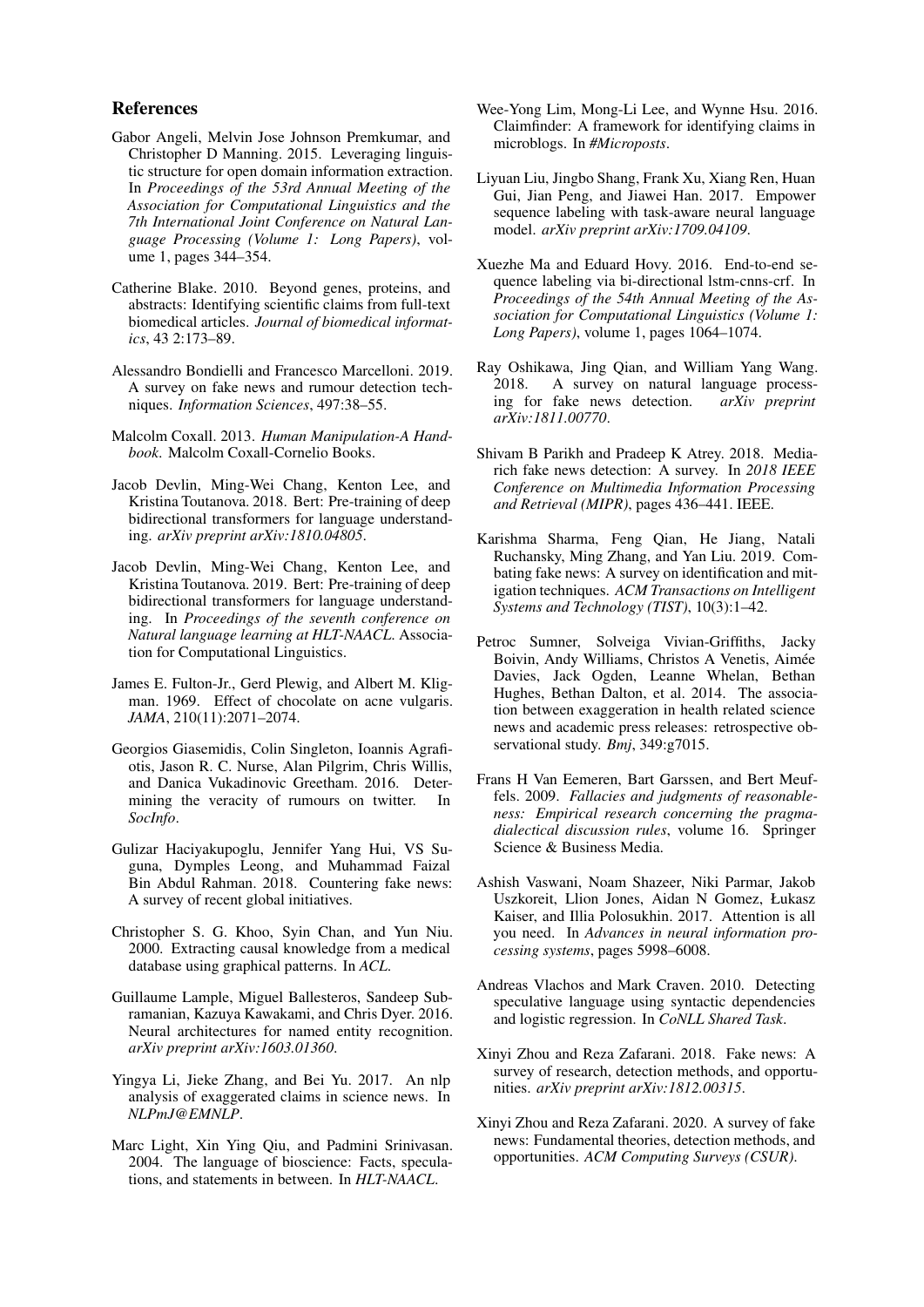<span id="page-9-0"></span>

| Strength category        | Description                                                                                                                                                                                                                                       | Example                                                                                                                                                                                                                |
|--------------------------|---------------------------------------------------------------------------------------------------------------------------------------------------------------------------------------------------------------------------------------------------|------------------------------------------------------------------------------------------------------------------------------------------------------------------------------------------------------------------------|
| $\mathbf{0}$             | No relationship is mentioned                                                                                                                                                                                                                      | An international study of 220,000 people<br>has challenged the idea that obese people who<br>have an "apple shape" - fat around the middle<br>section of the body - are at higher risk of heart<br>attacks and strokes |
| 1                        | Explicitly stating there is no relation-<br>ship                                                                                                                                                                                                  | Clinical officers and doctors did not differ<br>significantly in key outcomes for Caesarean<br>section significantly                                                                                                   |
| $\overline{2}$           | Statement of correlation - IV and DV<br>are associated, but causation cannot be<br>explicitly asserted                                                                                                                                            | the greatest excess risk associated with sub-<br>sequent primary neoplasms at older than 40<br>years was for digestive and genitourinary neo-<br>plasms                                                                |
| 3                        | Ambiguous statement of relationship -<br>It is unclear what the strength of rela-<br>tionship of this statement                                                                                                                                   | has linked eight new DNA variants to the<br>autoimmune disease                                                                                                                                                         |
| $\overline{4}$           | Conditional statement of causation -<br>Causal statements show that the IV<br>directly changes the DV. Conditional<br>causal statements carry an element of<br>doubt in them                                                                      | one in four patients may be wrongly diag-<br>nosed with high blood pressure                                                                                                                                            |
| 5                        | Statement of "can" - The word "can" is<br>unique as a statement of relationship in<br>that it implies that the IV has the poten-<br>tial to directly change the DV, Therefore<br>it is stronger than any conditional state-<br>ment of causation. | An intensive diet intervention soon after di-<br>agnosis can improve glycaemic control. The<br>addition of an activity intervention conferred<br>no additional benefit                                                 |
| 6                        | Statement of causation - The strongest<br>are the statements of causation. This<br>statement says that the IV definitely and<br>directly alters the DV.                                                                                           | capsules containing concentrated phytonnu-<br>trients improved clinical outcomes                                                                                                                                       |
| IV: Independent Variable | DV: Dependent Variable                                                                                                                                                                                                                            |                                                                                                                                                                                                                        |

Table 7: Description of strength categories with an example.

# A Annotated strength levels

The dataset contains manually coded strength levels of main claims from three sources, based on which, authors found that the press release is the main source of exaggeration in health science reports. The main causal claims in journal article, press release and news reports are coded into seven categories with increase in strength of relationship (see Table [7\)](#page-9-0). Relation phrases in the claim representing the relationship are marked in bold. The relation phrase connects the independent variable (*IV*) with the dependent variable (*DV*).

# B Detais of dependency tree heuristics

The steps followed for extraction of relation phrase from causal statement are given as follows:

• We create dependency trees for each statement, with each node corresponding to a word and edges representing the grammatical relation between them. Let  $D$  be the set of all possible dependencies. We work with the collapsed version of dependencies, e.g., prepositions are not represented as nodes but collapsed into edges etc. For the statement, 'gestures improved performance in spatial visualisation problems', the dependency tree is shown in Figure [2.](#page-11-0) Here 'in' in the statement has been collapsed to the edge *prep in*.

• We identify a subset  $A \subseteq D$  of dependencies that we collapse to merge the connected nodes. The intuition is to collect words that form a coherent phrase inside a single node. The set A has been formed by going through the definition of each grammatical relation from the Stanford dependency manual. We call the nodes of the compact dependency tree as compact nodes. Each compact node is a tree of simple nodes and thus represents a substring. The grammatical relation between two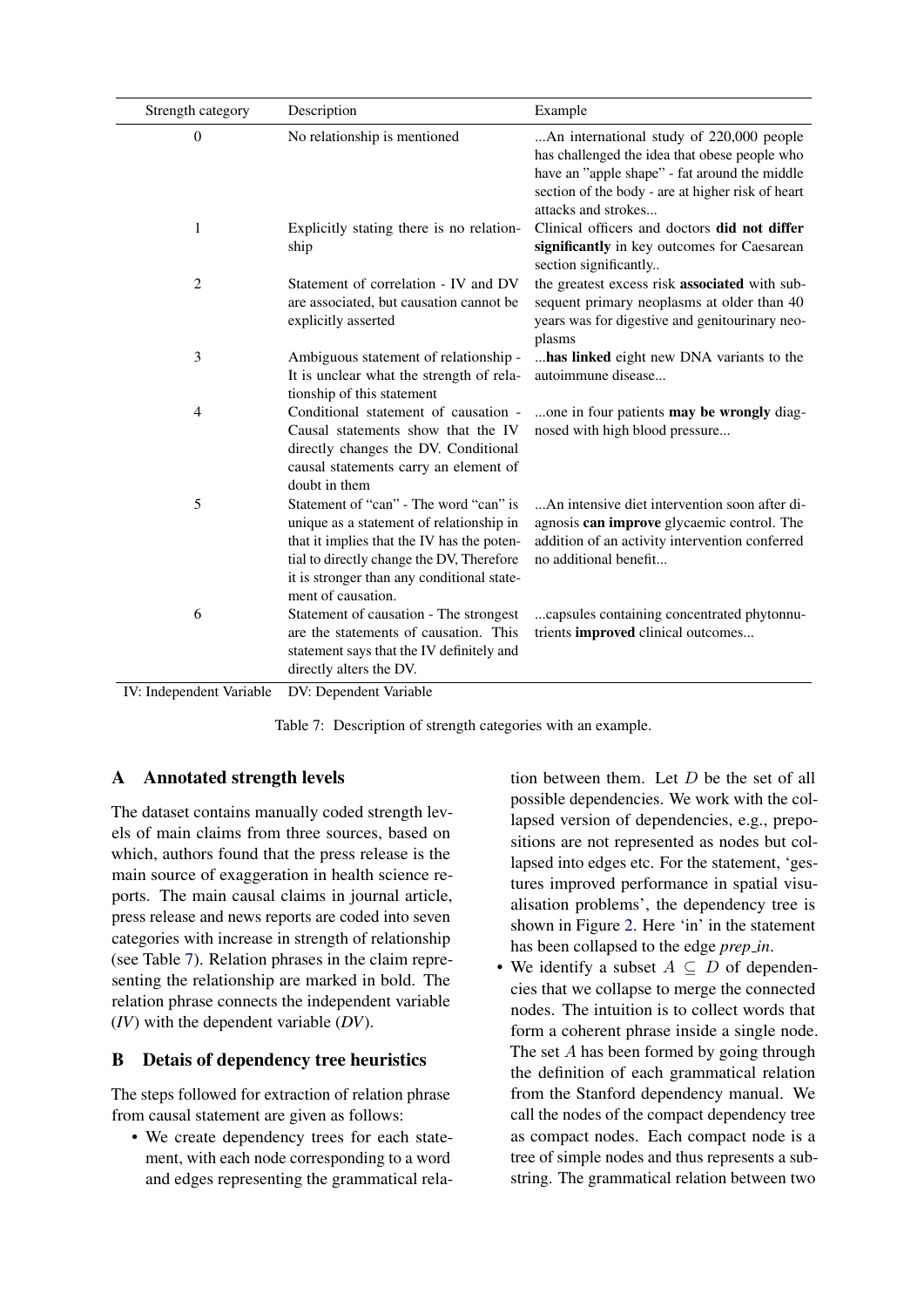<span id="page-10-0"></span>

| Order        | Heuristic                    | Definition                                                                           |
|--------------|------------------------------|--------------------------------------------------------------------------------------|
| $\mathbf{I}$ | LONG_VB_NSUBJ_DOBJ           | Select compact node with a <i>verb</i> root, and <i>nsubj</i> and <i>dobj</i> out-   |
|              |                              | edges                                                                                |
| 2            | LONG_VB_NSUBJPASS_AGENT      | Select compact node with a <i>verb</i> root, and <i>nsubipass</i> and <i>agent</i>   |
|              |                              | out-edges                                                                            |
| 3            | LONG_VB_NSUBJPASS_PREP_WITH  | Select compact node with a verb root, and nsubjpass and prep_with                    |
|              |                              | out-edges                                                                            |
| 4            | LONG_VB_NSUBJ_DOBJ_NSUBJPASS | Select compact node with a <i>verb</i> root, and having at least one <i>nsubj</i> ,  |
|              |                              | <i>dobj</i> or <i>nsubjpass</i> out-edge                                             |
| 5            | LONG VB                      | Select compact node whose root is a verb                                             |
| 6            | LONG_JJ_NSUBJ_XCOMP          | Select compact node with an <i>adjective</i> root, and <i>nsubj</i> and <i>xcomp</i> |
|              |                              | out-edges                                                                            |
| 7            | LONG JJ                      | Select compact node with an <i>adjective</i> root, and <i>nsubjpass</i> and          |
|              |                              | <i>prep_with</i> out-edges                                                           |
| 8            | <b>LONG_NOUN</b>             | Select compact node with a noun root                                                 |

Table 8: Dependency tree heuristics.

compact nodes is the grammatical relation between the roots of their corresponding tree.

- The set A consists of the following dependencies - *advmod, amod, appos, aux, auxpass, cop, det, expl, mwe, mark, neg, nn, npadvmod, num, number, pobj, poss, possessive, predet, prt, quantmod* and *vmod*. Note that most relations in A are modifiers. In the previous example (refer to Figure [2\)](#page-11-0) the subtree with nodes 'problems'/NNS, 'spatial'/JJ and 'visualization'/NN are merged together to form a compact node 'spatial visualization problem'/NNS.
- The next step is to select an appropriate compact node. We use heuristic functions, that take a dependency tree as input and output a node (if its condition is met) or *nil*. We apply a sequence of heuristic functions  $h1, h2, h3, \dots$ to recover the relational phrase (see Table [8](#page-10-0) for the list of heuristics). If  $h1$  returns a node, we identify its constituent phrase as our relational phrase. Else if h1 returns *nil*, we select  $h2$ . If  $h2$  returns a node, we use that else we try h3 and so on. The heuristic functions have been hand-coded by observing the statistics of the best compact node (highest normalized lexicalized edit similarity (NLES) with the annotated phrase) in the dependency trees of the training set.

The *NLES* between two phrases  $p_1$  and  $p_2$  is defined as

$$
NLES(p_1, p_2) = 1 - \frac{dist(p_1, p_2)}{min(|p_1|, |p_2|)} \quad (1)
$$

where,  $|p_1|, |p_2|$  are the number of characters in  $p_1$  and  $p_2$  respectively. *dist* refers to the standard

edit distance where cost of the substitution, the insertion and the deletion are all taken as 1. We also tried jaccard similarity between lexicalized tokens in place of NLES but we same set of heuristic sequence.

The list of heuristic functions is given in Table [8](#page-10-0) along with their order of application, which has been found by iterating through all permutations and choosing the one that produces maximum average NLES across all input training sentences. Each heuristic function proceeds according to its definition; if multiple nodes satisfy the heuristic condition, the node with the most number of words is chosen. If none of the nodes satisfy the heuristic condition, the function returns *nil*. For instance, in the previous example (refer to Figure [2\)](#page-11-0), heuristics LONG\_VB, LONG\_VB\_NSUBJ\_DOBJ and LONG NOUN match and return phrases, however, since LONG VB has the highest priority so the respective phrase 'improved' is returned as the relation phrase. In another example 'Childhood cancer survivors at greater risk in middle age', no heuristics match to its compact tree and hence *nil* is returned as relation phrase.

#### C Error Analysis

In this section we discuss some of the error cases that we believe could be the possible reasons affecting the overall performance of the system. In future we plan to tackle some of these cases to further improve the system performance. We mention below some of these error cases. The examples of error cases are presented in Table [9.](#page-11-1)

Ambiguous modifiers: Some statements have certain modifiers in their predicted relation phrases,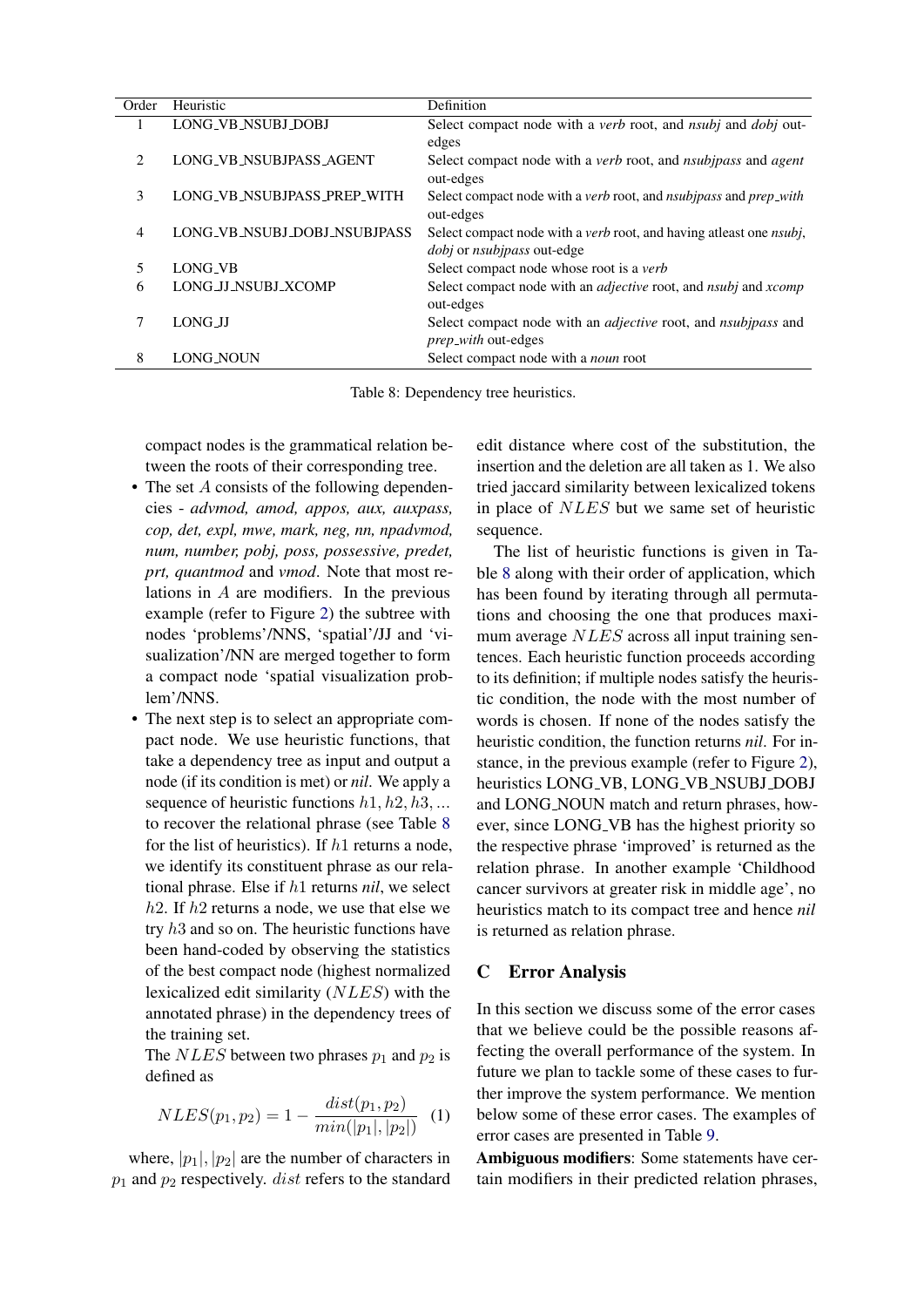<span id="page-11-0"></span>

Figure 2: Collapsed dependency tree.

<span id="page-11-1"></span>

| No.            | <b>Statement</b>                           | Ann.Ph.                | Pred. Ph.              | $A_S$        | $P_S$                       |
|----------------|--------------------------------------------|------------------------|------------------------|--------------|-----------------------------|
| 1              | life-<br>treatment for<br>a<br>common<br>a | has little significant | has little significant |              | 6                           |
|                | threatening heart condition has little     | impact on              | impact on              |              |                             |
|                | significant impact on patient outcomes     |                        |                        |              |                             |
| $\overline{2}$ | We noted little variation between coun-    | little variation       | little variation       | 1            | 6                           |
|                | tries in the rate of maltreatment-related  |                        |                        |              |                             |
|                | injury admission                           |                        |                        |              |                             |
| 3              | this study excluded any large increase     | excluded any large     | excluded any large     | $\mathbf{1}$ | 6                           |
|                | in the incidence of cases of or deaths     | increase               | increase               |              |                             |
|                | from infective endocarditis                |                        |                        |              |                             |
| $\overline{4}$ | Falling in love sets brain circuits racing | regardless of          | sets                   | 1            | 6                           |
|                | in the same way, regardless of sex or      |                        |                        |              |                             |
|                | sexual orientation                         |                        |                        |              |                             |
| 5              | breast cancer screening  does women        | does                   | does women more        | 6            | $\mathcal{D}_{\mathcal{L}}$ |
|                | more harm than good                        |                        | harm than              |              |                             |
| 6              | that the progressive loss of lung func-    | could be entirely in-  | could be entirely in-  | $\mathbf{1}$ | $\overline{4}$              |
|                | tion in asthma sufferers could be en-      | dependent of           | dependent              |              |                             |
|                | tirely independent of the effects of in-   |                        |                        |              |                             |
|                | flammation                                 |                        |                        |              |                             |

Table 9: Errors in strength classification.  $A_S$ : Actual strength,  $P_S$ : Predicted strength

<span id="page-11-2"></span>

| Location         | $O_{\mathcal{L}}$ |
|------------------|-------------------|
| Title            | 26.10             |
| First statement  | 46.12             |
| Second statement | 21.93             |
| Third statement  | 2.14              |

Table 10: Location of the statement with the main claim in the press-releases/news articles.

which leads to an error in the strength class prediction. For instance, consider statements 1, 2 and 3 shown in Table [9.](#page-11-1) In all these cases the presence of the modifiers such as 'little', 'any' etc. are not separately tackled by the strength classifier.

Incorrect relation phrase: In some cases, the pre-

dicted relation phrase is incorrect. For example, consider the statement 4. Here the annotated phrase is 'regardless of' whereas the predicted phrase is 'sets'. Another interesting case is statement 5. Here the predicted phrase fully contains the actual phrase and is also much larger than the actual phrase. The classifier therefore confuses the strength class.

Incorrect relation interpretation: In some cases, like statement 6, the system is unable to differentiate between "could be entirely independent" and "could be entirely dependent", which leads to prediction of class 4 instead of the actual class 1.